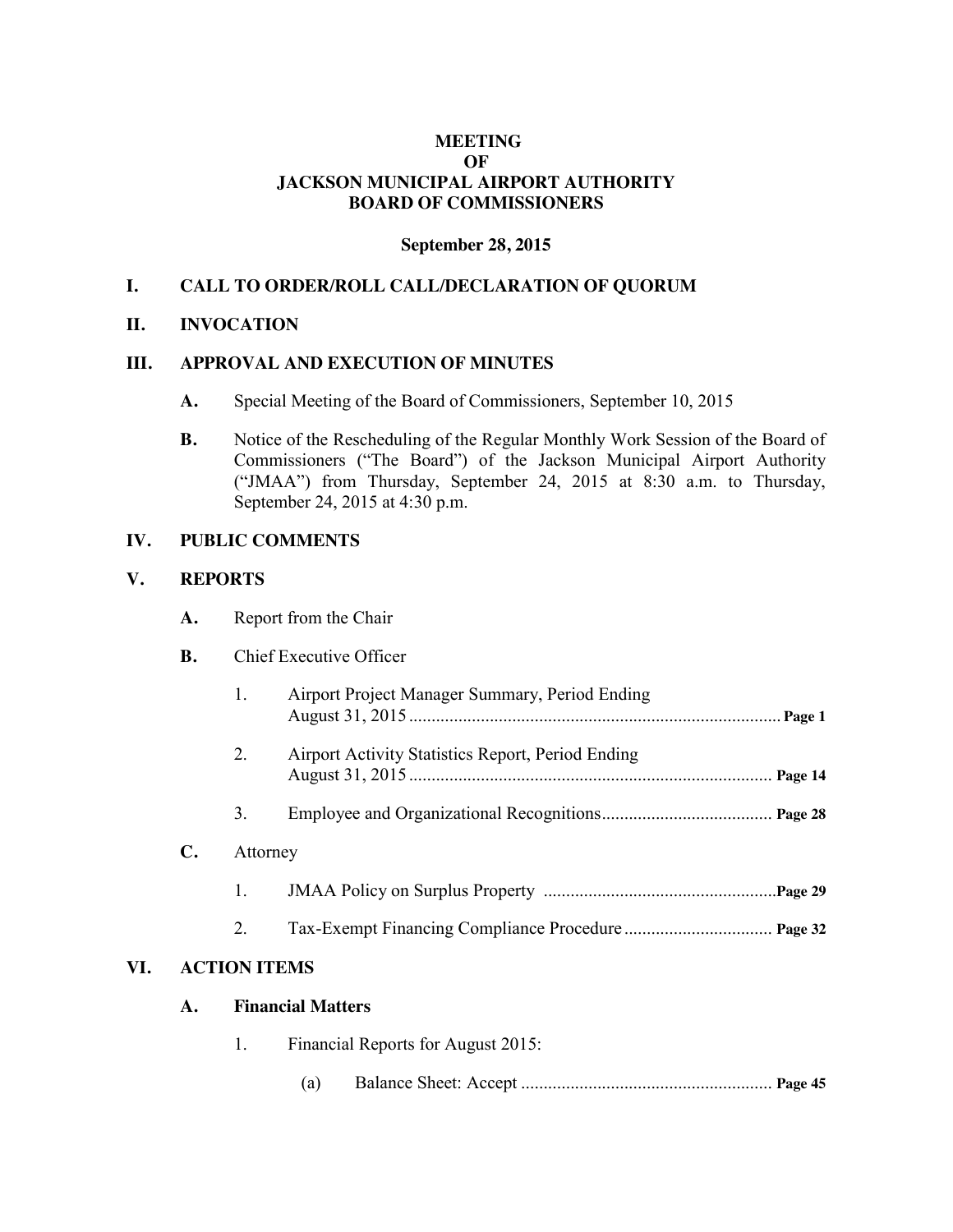|                |                             | (b)                                                                                                                                                                      |
|----------------|-----------------------------|--------------------------------------------------------------------------------------------------------------------------------------------------------------------------|
|                |                             | (c)<br>Claims Docket for August 2015: Approve  Page 49                                                                                                                   |
|                | 2.                          |                                                                                                                                                                          |
|                | 3.                          |                                                                                                                                                                          |
| <b>B.</b>      |                             | <b>Service Agreements</b>                                                                                                                                                |
|                | 1.                          | Airport Minority Advisory Council Regional Forum, JMAA: Authorize                                                                                                        |
|                | 2.                          | Advertising Services at Jackson State University Football Events, JAN:<br>Authorize Agreement (Capturion Network, LLC) Page 62                                           |
|                | 3.                          | Annual Chiller Preventive Maintenance and Inspection, JAN: Authorize                                                                                                     |
|                | 4.                          | Tree Trimming and Removal, JAN: Authorize Agreement (Delta Tree                                                                                                          |
|                | 5.                          | Hardware and Software Licenses and Support Agreement, JMAA:                                                                                                              |
|                | 6.                          | Employee Drug and Alcohol Use Screening Services; JMAA: Authorize                                                                                                        |
| $\mathbf{C}$ . | <b>Construction Project</b> |                                                                                                                                                                          |
|                |                             | $\mathbf{m}$ $\mathbf{r}$ $\mathbf{r}$ $\mathbf{r}$ $\mathbf{r}$ $\mathbf{r}$ $\mathbf{r}$ $\mathbf{r}$ $\mathbf{r}$ $\mathbf{r}$ $\mathbf{r}$ $\mathbf{r}$ $\mathbf{r}$ |

1. JMAA Project No. 11-13, Roadway Signage Improvements, JAN: Authorize Amendment (Dale Partners P.A.)…………………….…....**Page 76**

## **D. Procurements**

1. JMAA Fiscal Year 2016 Property, Casualty and Liability Insurance Renewal: Accept Proposal (Porter's Insurance Agency, Inc. and Hub International Midwest d/b/a/ Hub International Gulf South ("PIA")…**Page 80**

# **E. Grants**

## **F. Other Matters**

- 1. Board Travel Update
	- (a) AAAE 2015 F. Russell Hoyt National Airports Conference Savannah,  $GA - September 20<sup>th</sup> - 22<sup>nd</sup>$ .